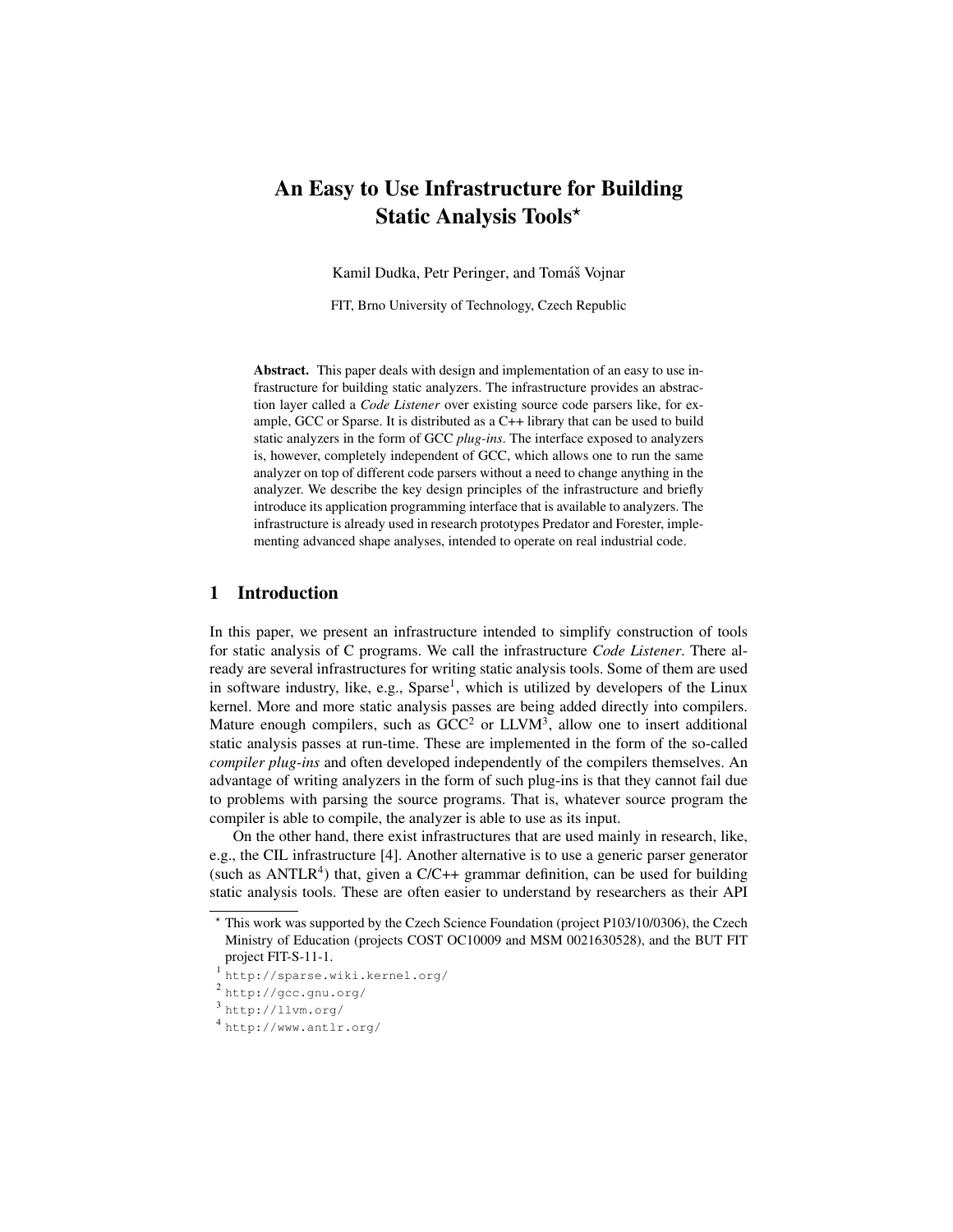(Application Programming Interface) is more concise than the internal API of industrial compilers. The downside is that the code parsers these infrastructures are based on are mainly used for static analyses only, but not for building binaries. In general, there is no guarantee that a source program we are able to compile by an industrial compiler will be accepted by a static analysis tool based on such an infrastructure. Moreover, in some cases, the source code that is analysed can differ from the code that is actually compiled and run afterwards (different included files are used, different built-in macros are defined, etc.), which significantly decreases reliability of such tools from the perspective of software vendors.

The facts stated above drove us to an idea to put the advantages of both of the mentioned approaches together. The goal of our Code Listener infrastructure is to provide an easy interface to an industrial strength compiler. We decided to use GCC as the compiler, allowing new static analysis tools to be built in the form of *GCC plug-ins*<sup>5</sup> . The infrastructure is implemented as a C++ library that takes the GCC internal representation of C and C++ source programs and makes it available to static analyzers via a concise object-oriented API. The main advantage of this approach is that developers of static analyzers do not need to learn how to access the GCC internal representation whose documentation is said to be incomplete and incorrect<sup>6</sup>. Moreover, the API that our infrastructure provides is, in fact, completely independent of GCC. That is, replacing GCC by another code parser should be possible without touching the code of static analyzers based on our infrastructure.

The Code Listener infrastructure is currently used in two prototype analyzers: Predator [1] and Forester [2]. Both of the tools aim at analysing programs with complex dynamic linked data structures. Predator is based on *separation logic* whereas Forester on *tree automata*. The distribution of our infrastructure also comes with a simple analyzer looking for null pointer dereferences, which is intended to serve as an easy to understand illustration of how to use our infrastructure.

*Plan of the paper.* Section 2 describes the considered intermediate representation of source programs that our infrastructure works with. Section 3 provides a high-level overview of the Code Listener infrastructure. Section 4 highlights important details of the interface available to analyzers. Finally, Section 5 concludes the paper and briefly mentions possible further development of the infrastructure.

# 2 Intermediate Representation of Source Programs

In C programs, the code is organized into functions, which can be to some degree compiled independently of each other. The particular representation used in GCC to describe their bodies varies as one goes along the chain of compiler passes. The representation that our infrastructure works with when obtaining the intermediate code from GCC is called GIMPLE<sup>7</sup> [3]. It is based on the structure of parse trees where expressions are

<sup>5</sup> http://gcc.gnu.org/onlinedocs/gccint/Plugins.html

<sup>6</sup> http://www.delorie.com/gnu/docs/gcc/gccint 32.html

<sup>7</sup> More precisely, our infrastructure uses *low-level GIMPLE*.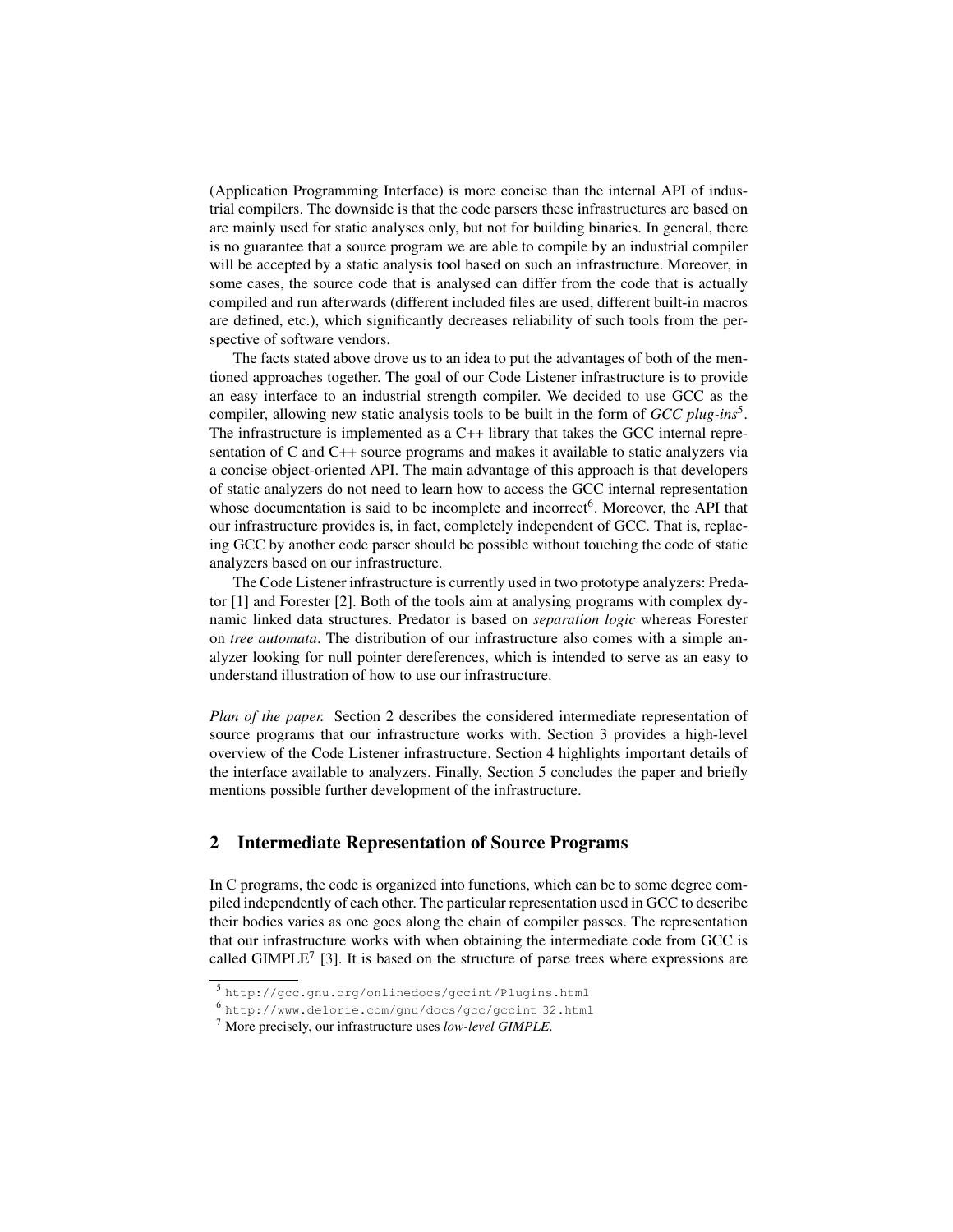

Fig. 1. Two functions described by their control flow graphs

broken down into a 3-address form, using temporary variables to hold intermediate values. For further use in the Code Listener infrastructure, GIMPLE is translated into our own representation, which is inspired by GIMPLE, but more concise and thus easier to understand.

In our intermediate representation, depicted in Fig.1, each function is described by a *control flow graph (CFG)* where the nodes are *basic blocks*, and edges describe possible transitions among them during execution of the code $8$ . Basic blocks are defined by a sequence of instructions that need to be executed as a whole before jumping to another basic block of the same function. We consider two groups of instructions: terminal and non-terminal. A *terminal instruction* can appear as the last instruction of a basic block only whereas a *non-terminal instruction* cannot be used as the last instruction of a basic block. The edges of CFG are specified by targets of the terminal instructions.

The instructions (whose brief overview is provided below) use their *operands* to access literals, program variables, or the contents of memory at an address given by a program variable. The so-called *accessors* can be used to change the semantics of an operand, e.g., from using the value of a variable to using the address of the variable, or even to taking the value of the object that the variable points to. The accessor-based approach helps to keep the instruction set reasonably small, encoding the semantics of certain C language operators at the level of operands.

Since the C language is a statically typed language, the Code Listener infrastructure provides all type information that is known at compile-time. It assigns a C language type to each operand, accessor, variable, literal, and function. These types are defined recursively (e.g., a pointer to a structure consisting of a Boolean item and a generic data pointer) and can be easily traversed this way. Our infrastructure offers a type-graph generator  $(cl_{\perp}$ ypedot) that can be used to visualize relations among types.

<sup>&</sup>lt;sup>8</sup> The graph representation used in Fig.1 can be generated on demand by a diagnostic tool called cl dotgen that is distributed with the Code Listener infrastructure.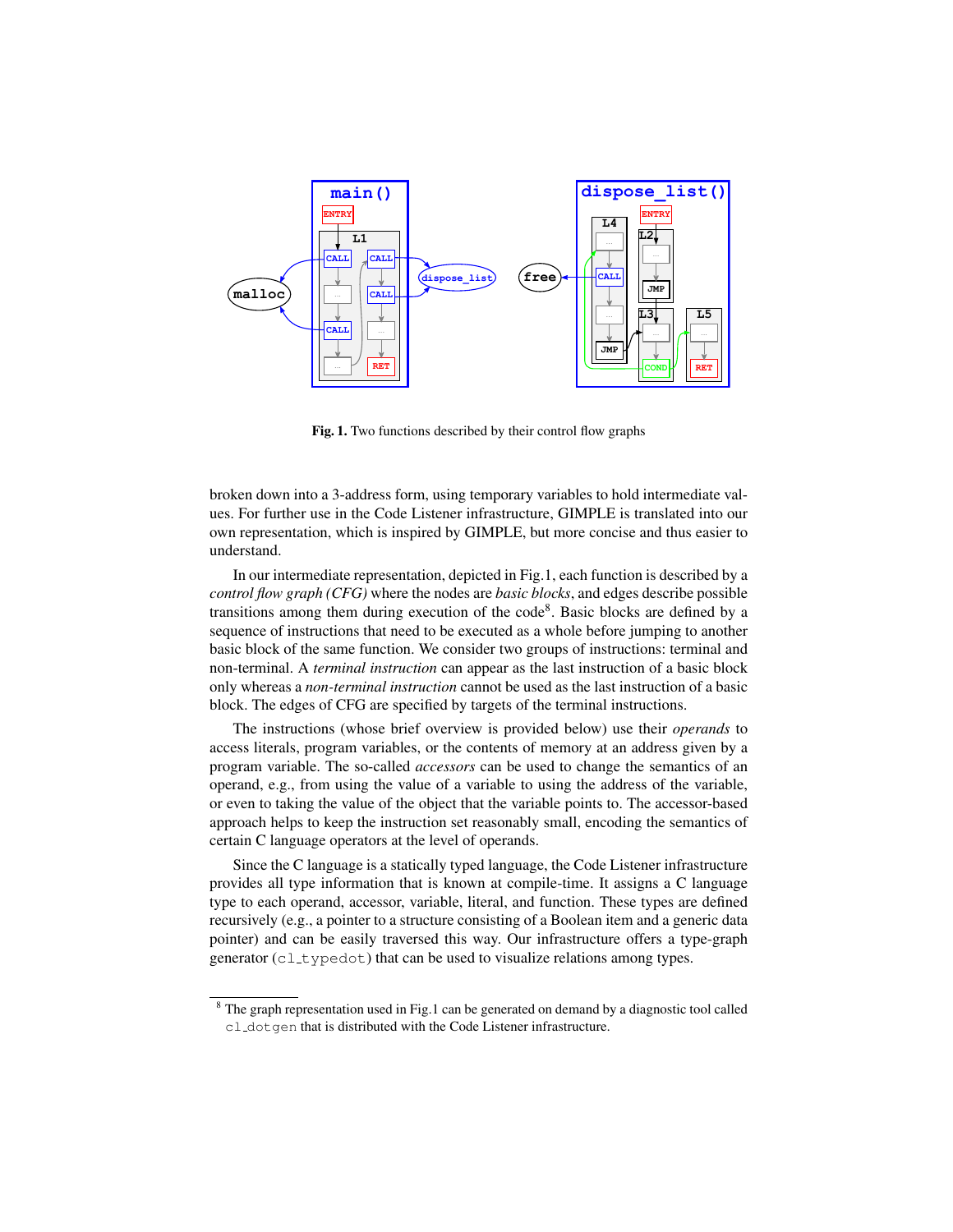#### 2.1 Intermediate Instruction Set

The intermediate instruction set that our infrastructure works with consists of 3 nonterminal instructions (UNOP, BINOP, and CALL) and 5 terminal instructions (JMP, COND, SWITCH, RET, and ABORT). A brief introduction of each of them follows.

A *unary operation (UNOP)* is an instruction of the form  $dst := \circ src$  where  $dst$ is a destination operand, src is a source operand, and  $\circ$  is a unary operator. If  $\circ$  is the identity, the instruction becomes an assignment. Our infrastructure further supports the following unary operators: logical not (! in the C language), bitwise not ( $\sim$  in the C language), and unary minus. Other arithmetic unary operators, like, e.g., postincrementation, are encoded as binary operators in our representation.

A *binary operation (BINOP)* is an instruction of the form  $dst := src1 \circ src2$  where dst is a destination operand,  $src1$  and  $src2$  are source operands, and  $\circ$  is a binary operator. Binary operators that our infrastructure supports include comparison operators, arithmetic operators (including the pointer plus), logical operators, and bitwise operators (including shifts and rotations).

A *function call (CALL)* is an instruction of the form  $dst := \int r \cdot \frac{arq1}{arq2}$ ... where dst is a destination operand (can be void in case the function's return value is not used), fnc is an operand that specifies a function to be called, and  $arg1 arg2 ...$ are optional arguments passed to the called function. The  $fnc$  operand can specify a function that is defined in the program being analyzed, an external function that we have only a declaration of, or even an indirect function call. Function calls are treated as non-terminal instructions, hence they are always followed by another instruction within a basic block.

An *unconditional jump (JMP)* is a terminal instruction that has exactly one target and no operands. It simply connects the end of a basic block with the entry of another basic block. A *conditional jump (COND)* is a terminal instruction that has exactly two targets, denoted as the *then* target and the *else* target, and one operand that is treated as Boolean. Its semantics says that the *then* target should be taken whenever the operand evaluates as true. Otherwise, the *else* target should be taken.

A *switch instruction (SWITCH)* is a generalisation of the conditional jump for operands of integral and enumerated types. Its semantics is similar to the corresponding switch statement in the C language. Instead of two targets, an arbitrarily long list of value–target pairs can be supplied. The so-called *default target* says where to jump in case no value from the list has been matched. Since not all analyzers can gain something from operating with SWITCH instructions directly, our infrastructure allows one to optionally translate each SWITCH instruction into a sequence of COND instructions.

A *return from a function (RET)* is a terminal instruction that has no target. It constitutes an endpoint of the CFG of a function. The RET instruction has exactly one operand that specifies the return value of a function. The operand can be void in case the function does not return any value.

An *abort instruction (ABORT)* is a terminal instruction that has no target and no operands. It says that, by reaching the instruction, the execution terminates for the whole program. This instruction usually follows a call of a function annotated by the noreturn attribute as, e.g., abort() from <stdlib.h>.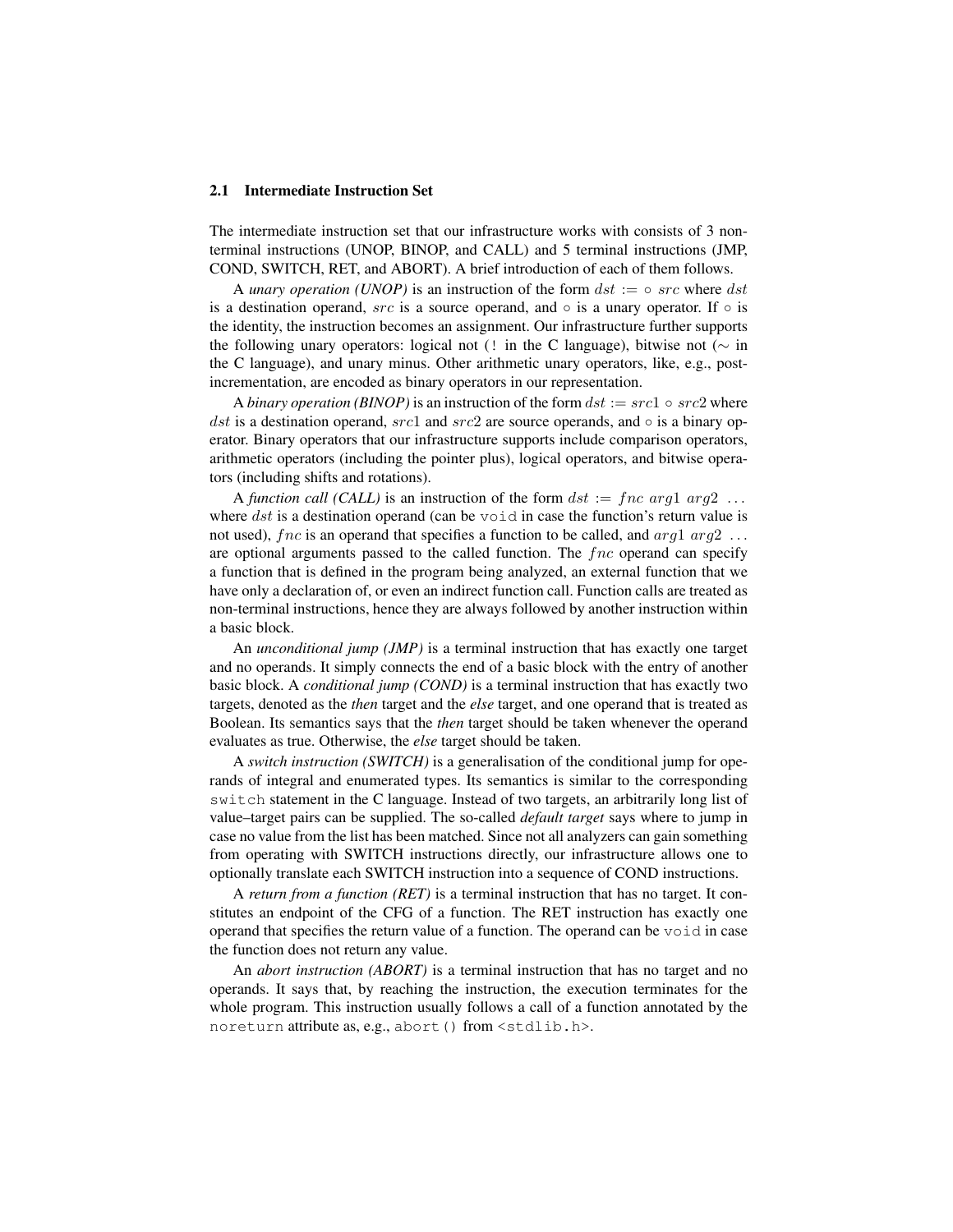#### 3 The Code Listener Infrastructure

Fig. 2 provides a high-level overview of the Code Listener infrastructure. The block denoted as the *code parser interface* represents the API used for communication with code parsers. The small boxes embedded into each code parser are called *adapters*. They are responsible for translating the intermediate code representation that is specific to each particular parser into a unified, parser-independent code representation. The corresponsing API is based on callbacks which the adapters use to emit constructs of the intermediate code during traversal of the parsers' internal data structures. Behind the API, the so-called filters and listeners take place.



Fig. 2. A block diagram of the Code Listener infrastructure

The *filters*, such as the "switch to if" block in Fig. 2, can perform various transformations of the intermediate code. They take a sequence of callbacks on their input, modify the code, and submit the result as their output. For example, in case of the "switch to if" block, all SWITCH instructions of the intermediate code are translated into a sequence of COND instructions as mentioned in Section 2.

In contrast to filters, the *listeners* use the API only at their input. They install custom handlers on the callbacks and process the incoming stream of the intermediate code inside those handlers. The distribution of Code Listener provides some diagnostic tools (a CFG plotter, an intermediate code printer, etc.), which are implemented as listeners.

Since the callback-based interface is not suitable for common data-flow analyzers, we introduced another interface named *code storage*. One can view the code storage as a Code Listener which accepts a sequence of callbacks on its input and uses them to build a persistent object model of the intermediate code. Once the whole object model is built, an analysis can be started. Code storage has its own, well-documented API, which is based on the API for code parsers. Both interfaces are briefly described in the following section.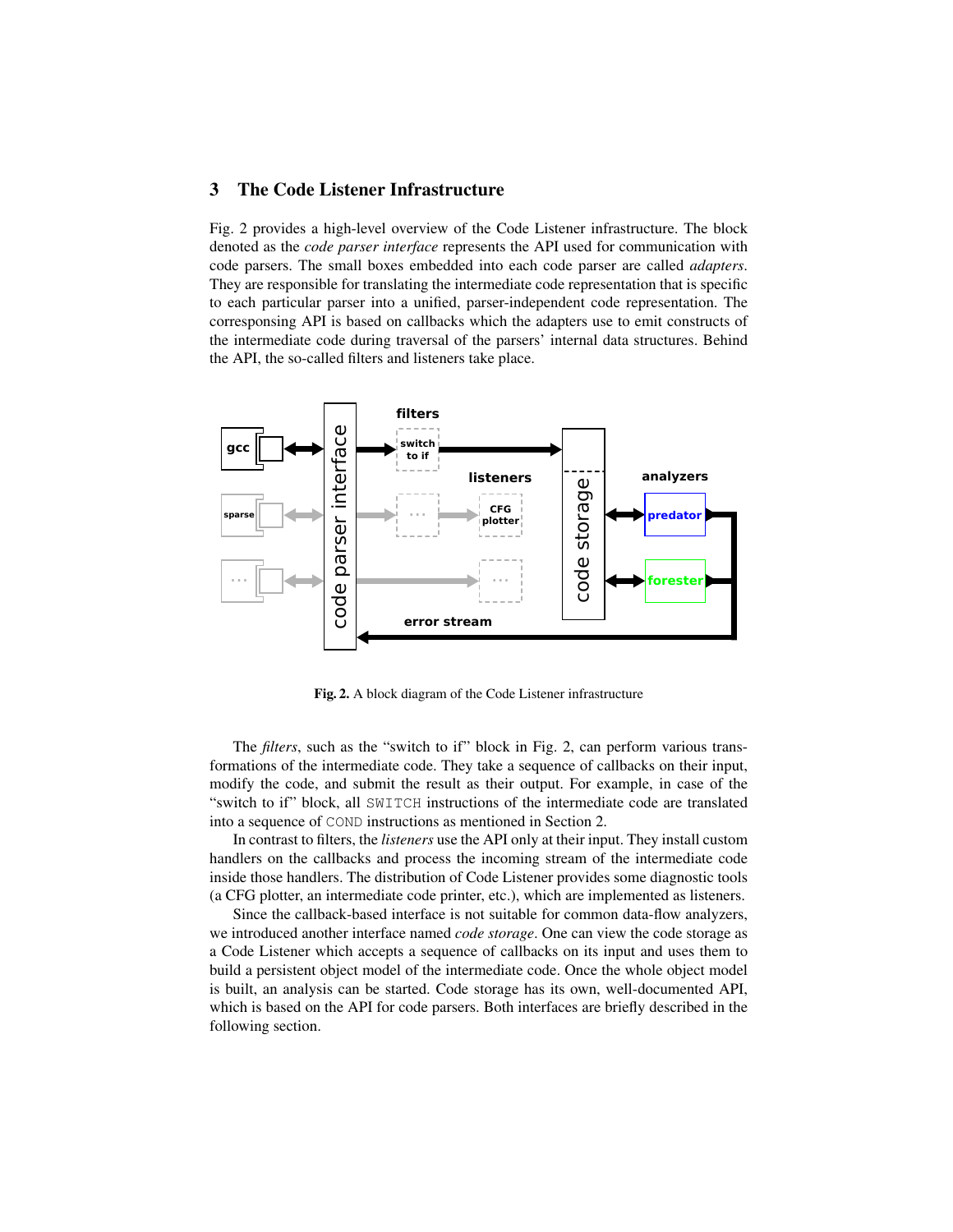#### 4 The Code Listener API

Since the Code Listener infrastructure acts as a bridge between a code parser and analyzers, it defines APIs for both. The API for code parsers is written in pure C, so that it can be easily accessed from code parsers written in pure C (such as Sparse), which may use  $C++$  keywords as identifiers in their header files<sup>9</sup>. The API for analyzers is written in C++ and partially reuses the API for code parsers, so that we avoid defining the same data structures (an operand, a C type, and the like) at two places. In the following text, we mainly focus on the API for writing analyzers.

The types and symbols exposed to pure C code are spelled using lower case and underscores, and all of them are provided by <cl/code\_listener.h>, which is the only header file that a code parser adapter needs to include to interact with the Code Listener infrastructure. On the contrary, the identifiers available from C++ code only are encoded in camel-case and placed in the CodeStorage namespace. The globally scoped identifiers are decorated by the  $c_l$ -prefix to prevent possible collisions.

*Operands.* The key design element of the API is an operand as introduced in Section 2, which is represented by a structure named  $c1$  operand. Its collaboration diagram is shown in Fig. 3. A non-void operand must refer to either a constant  $(cl_cest)$  or a variable  $(c)$  var). Constants can represent numeric or string literals, or functions. A scope (global, static, or local) is assigned to each variable and function. Further, each operand



Fig. 3. A collaboration diagram of the cloperand data type

contains a link to a (possibly empty) list of accessors (instances of cl accessor) that specifies the way how a variable is used—we can take a reference to a variable, dereference a variable, access an element of an array, or access an item of a composite type. If there is a dereference in the chain of accessors, it is guaranteed to appear at the beginning of the chain. Chaining of dereferences is not allowed, so whenever a multiple dereference appears in a source program, it is automatically broken into a sequence of instructions, each of them containing at most one dereference in each operand. If there

<sup>&</sup>lt;sup>9</sup>http://www.spinics.net/lists/linux-sparse/msg02222.html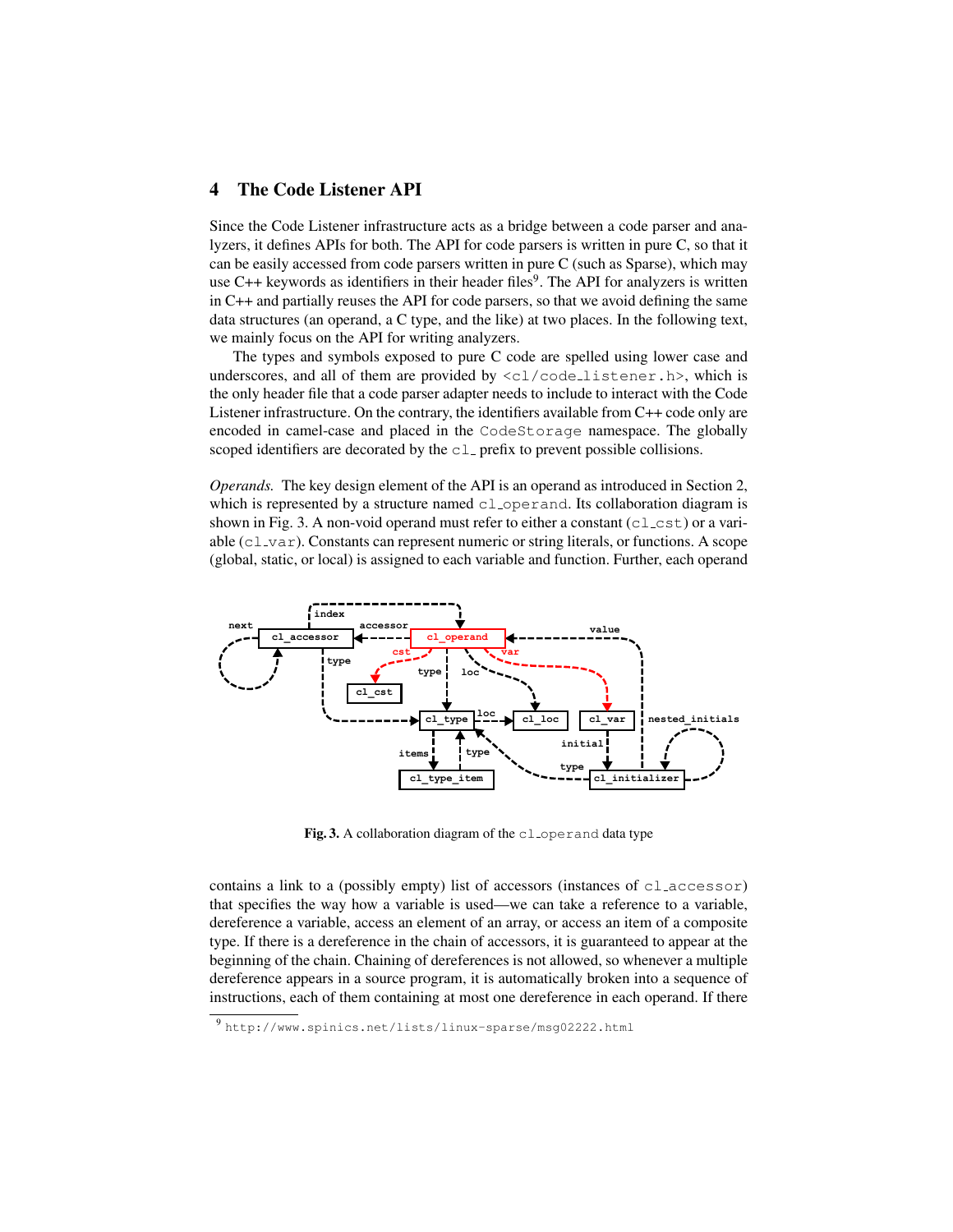is a reference in the chain of accessors, it is guaranteed to be placed at the tail of the chain. The accessors for accessing array elements take indexes to arrays as operands, which causes a cycle to appear in the collaboration diagram.

Both operands and accessors are statically typed. The Code Listener API uses a structure named  $cl\_type$  to encode type information. Each C type is defined by its kind (integer, array, function, etc.) and, in case of non-atomic types, also by a list of references to other types that the type depends on. These connections are held in an array of structures of type  $cl\_type\_item$ . For each type, we provide the size that the corresponding object occupies in the memory. For items nested into a composite type, a relative placement (*offset*) in the surrounding type is supplied. Some variables and types can be named, but even then the names are not guaranteed to be unique. Instead of ambiguous names, their identity is given by unique integral numbers, denoted uid. A unique uid is also assigned to each function, either defined or external. In case of the GCC front-end, all those uids are globally unique.

Variables may optionally be connected with an initializer whose value is represented by an operand. The operand may refer to another variable or even the variable itself. In case of composite variables, the initializers refer to nested initializers, reflecting the composition of variables. We can take the following piece of code from <linux/list.h> as an example:

```
struct list_head {
    struct list_head *next, *prev;
};
#define LIST_HEAD_INIT(name) { &(name), &(name) }
#define LIST_HEAD(name) \
    struct list_head name = LIST_HEAD_INIT(name)
```
The code defines a macro LIST\_HEAD for constructing list heads either on stack or in static data. When the macro is used, a new variable with the given name is defined, featuring a composite initializer whose nested initializers refer back to the variable itself.

*Code Storage.* The API described in the previous paragraph is common for both code parsers and analyzers. On top of that API, a higher-level C++ API (*code storage*) is built that is available to analyzers only. The top-level data type assembling all available information about a source program is named Storage. It consists of lookup containers for types (TypeDb), variables (VarDB), and functions (FncDb). The collaboration diagram of the Storage structure is depicted in Fig. 4.

Using FncDb, one can access functions, which are represented by a value type named Fnc. For each defined function, it provides a list of arguments, a list of variables used by code of the function, and, finally, its CFG. The CFG is represented by the ControlFlow class, which allows to iterate over basic blocks (Block). Blocks are maintained as lists of instructions where the last (terminal) instruction in each block is treated specially as it defines successors of the block. Instructions are represented by a value type named Insn, where operands and targets are stored in STL vectors. A recently added feature extends the Insn data type by a bit vector that says which variables can be killed after execution of the instruction. The considered instruction set is described in Section 2. The numerous edges ending in  $cl\_loc$  suggest that the model